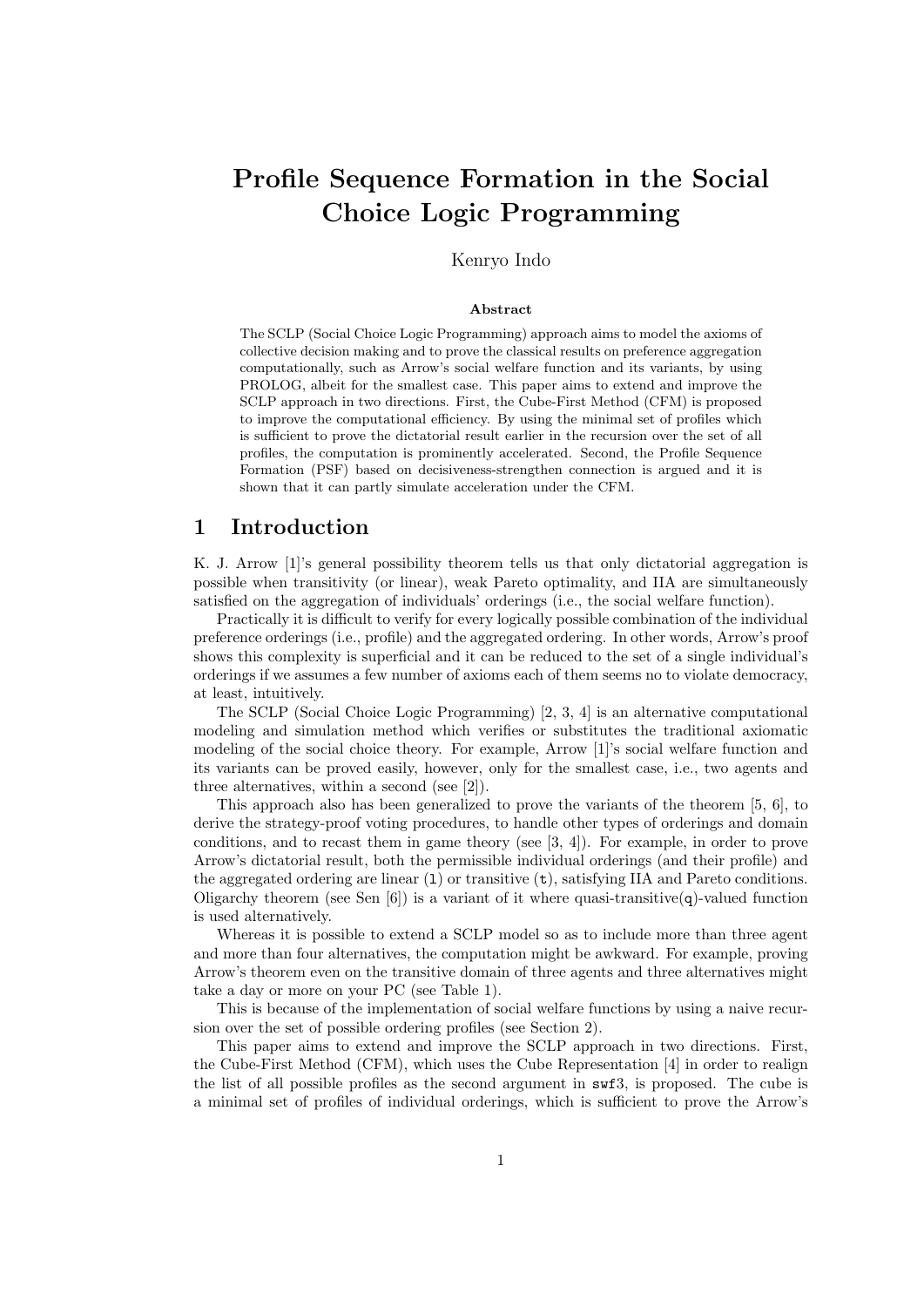Table 1: The time consumption to prove the Arrow-Sen-type results of ordering aggregation by using standard recursion (∗memory allocation error after around 22 hours and two dictatorial SWFs are generated).

| agents | alternatives | domain | value | conditions | resulting rule | time<br>(rough)    |
|--------|--------------|--------|-------|------------|----------------|--------------------|
| two    | three        |        |       | iia, p     | dictatorial    | $0.8 \text{ sec}$  |
| two    | three        |        | q     | iia, p     | oligarchical   | 4 sec              |
| two    | three        | t      | t     | iia, p     | dictatorial    | $20 \text{ sec}$   |
| two    | three        | t      | q     | iia, p     | oligarchical   | $70 \text{ sec}$   |
| three  | three        |        |       | iia, p     | dictatorial    | $3260 \text{ sec}$ |
| three  | three        |        | q     | iia, p     | oligarchical   | $6900 \text{ sec}$ |
| three  | three        | t      | t     | iia, p     | dictatorial    | $a\;day^*$         |
| three  | three        | t      | q     | iia, p     | oligarchical   | unknown            |

dictatorial result.

In both linear and transitive domain, using a subset of profiles which consists of the subsidiary cubes consists of all two-agent subgroup unanimous profiles earlier turns out to be an effective way.

Second, the Profile Sequence Formation (PSF), which outputs the list of profiles as the domain of the aggregation function and on which the SCLP recursive computing works, is tested experimentally. And this also is a social-oriented computing where each profile is considered as a virtual agent and their coalition formation based on decisiveness-strengthen connection is simulated.

Similar to the CFM acceleration, in fact, at a point of departure, the PSF selects a pair of an element in the cube and the counterpart within its complementary cube is connected, it nevertheless will be grown up to a complete (or maximal, at least) list of profiles irrelevant to the order of the remaining elements in the cube.

These method both can reduce the time the system spends over computing all social welfare functions for above mentioned case in twenty minutes. But the latter is considered more favorable from the viewpoint of parallel computing.

The remaining part of this paper is organized as follows: Section 2 introduces the original SCLP approach. In Section 3 we will extend the original approach to faster computation by using the Cube-First Method. The process of Profile Sequence Formation is simulated and compared to the method in Section 4. Lastly, Section 5 concludes with some remarks.

### 2 the SCLP approach

The SCLP approach models and simulates the logical conditions (i.e., axioms) of the preference modeling based on several types of binary relations on the set of alternatives (i.e., the domain type); for example, linear ordering  $(1)$ , transitive ordering  $(t)$ , quasi-transitive ordering (q), acyclic relation (a), and complete and reflexive relation (o).

**Definition 1** (SCLP Model). A conceptual model in the SCLP approach, or simply a model, is a four-tuple  $(m, n, r, v)$ , where m: a number of alternatives (or states of society), n: the number of individual agents,  $r$ : the domain, i.e., which type of relation is permissible to individual preference, and v: the type of relation as the aggregated preference, or the aggregation rule per se.

For the simplicity of analysis, the number of alternatives (or states) is assumed to be three throughout this paper. Let us denote a model, therefore, a three-tuple  $(n, r, v)$ .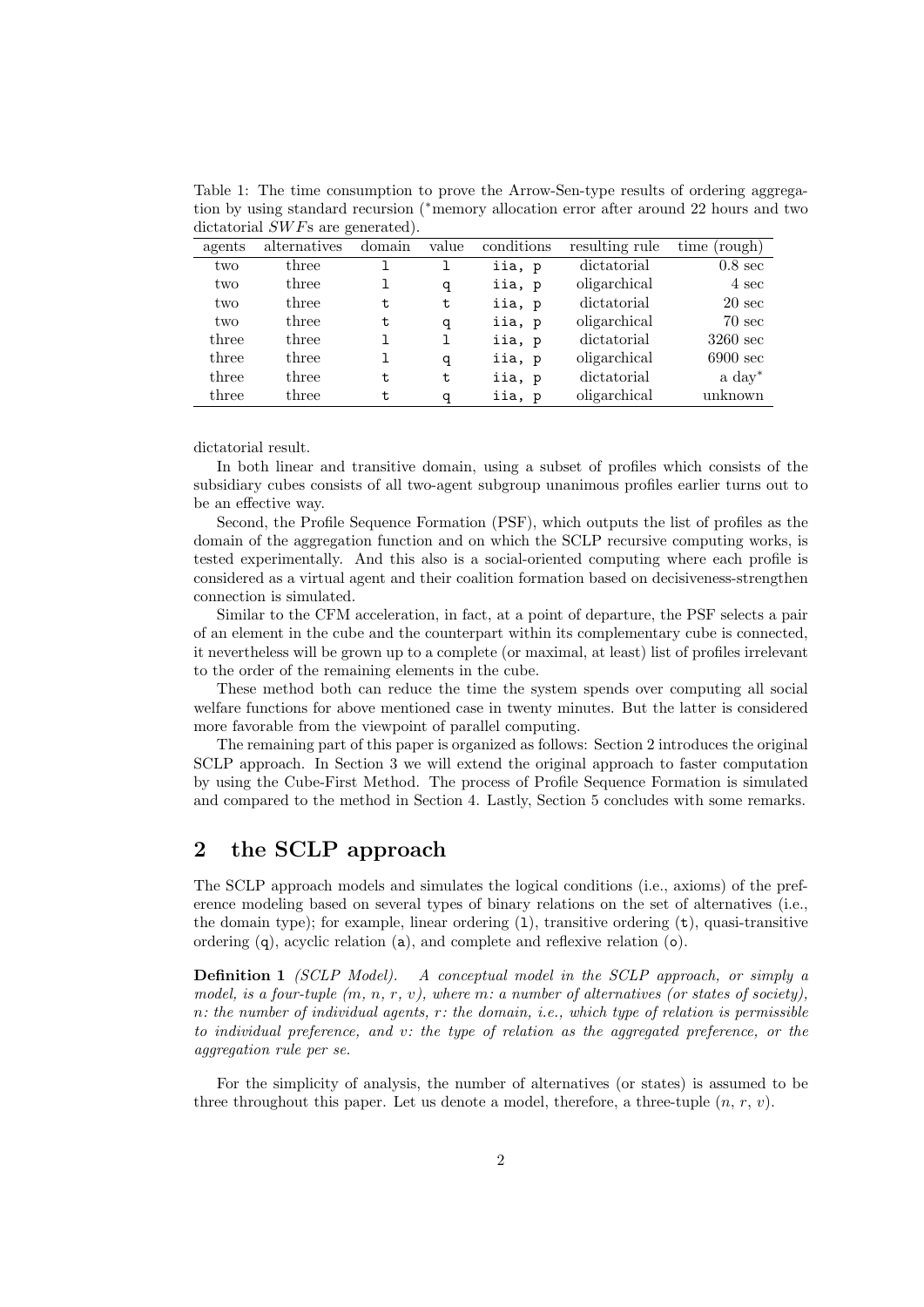```
% domain_type/1: To inspect which ordering type is currently used.
?- domain_type(I).
I = l:linear
Yes
% chdom/1: To change the domain type.
?- chdom(I).
I = l:linear->t:transitive
Yes
% model/1: To inspect the alternatives and agents.
?- model(A,B).
A = states: [a, b, c]B = \text{agents}: [1, 2]Yes
% make_n_agents/1: to increase or decrease the number of agents.
?- make_n_agents(3).
Yes.
?- agents(N).
N = [1, 2, 3]Yes
% chdpm/1: To change the sign-based representation.
?- chdpm(I).
I = 1 - > 2Yes
```
Figure 1: Selecting the model and representation in the SCLP system: domain type, the number of agents, the sign-based representation.

As the default, the SCLP system uses two-agent domain of linear ordering, and the same valued aggregation function, namely,  $(n = 2, r = 1, v = 1)$ .

As for the computational counterpart of the SCLP modeling, the user can alter the current domain type (i.e., which ordering  $r/1$  is used to construct each profile), the number of agents, and the sign-based representation of the relations, by using chdom, make n agents and chdpm, respectively. See Figure 1.

And the rules of collective decision making rules, such as weak Pareto optimality (i.e., unanimity), IIA (Independence of Irrelevant Alternatives), monotonicity, strategy-proofness, and so on naturally.

```
\text{pareto\_rule}(w,RR->Q):-\ \ \ \ \ \ \text{(dop(XY),agree}(s,XY,RR),\ \ \ \ \ \ \ \text{p}(XY,Q)).\text{via}(\text{RR->R}, F) : - \ + \(\text{member}(\text{QQ->Q}, F), \text{dop}(XY)),is_same_profile_for_dop(XY,RR,QQ),opposite(_,XY,[R,Q])).
```
Each ordering profile  $(rr)$  and the collective decision rules defined over the set of profiles (swfs) are coded into PROLOG clauses in standard manner. And the above mentioned axioms are accumulated along the profile recursion.

 $rr([], [])$ . rr(QQ):- model(\_,\_:Agents),rr(QQ,Agents).  $rr([R|Q], [N])$ :-  $rr(Q,N), r(R)$ .  $all\_rr(L):$  findall $(QQ,rr(QQ),L)$ .

The PROLOG model of those aggregation rules which satisfy IIA and Pareto condition in the SCLP approach is as follows.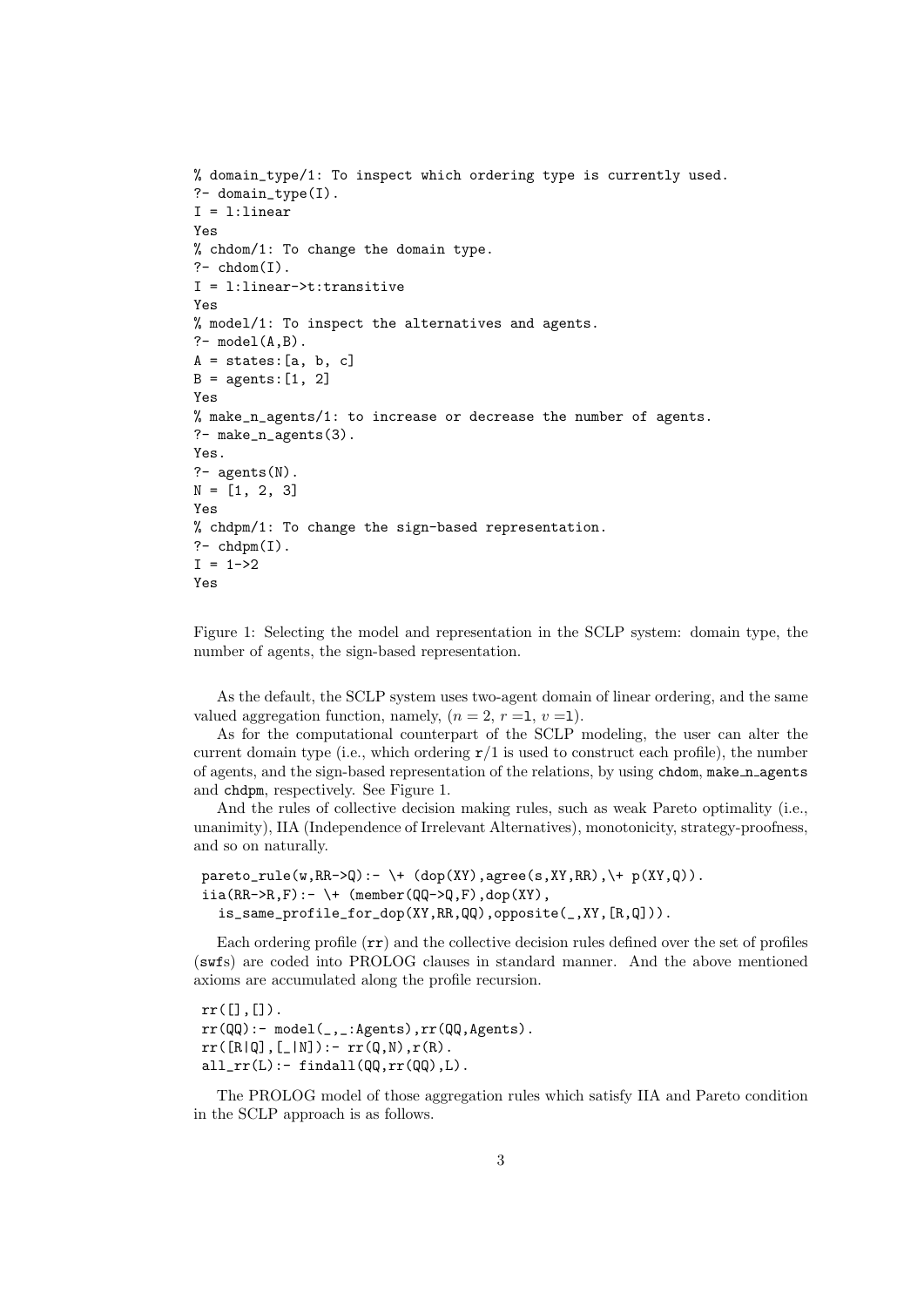$swf([], [], ...)$ .  $swf([RR->Q|F], [RR|L],X):= swf(F,L,X),axiom\_swf(X,RR->Q,F).$  $swf(F,X):= all\_rr(L), swf(F,L,X).$  $axiom\_swf(iia,RR->Q,F):$   $r(Q),$ iia $(RR->Q,F)$ .  $axiom\_swf(pareto,RR->Q, _):r(Q), parto(w,RR->Q).$  $axiom\_swf(\text{arrow},RR->Q,F):= r(Q), t(Q), \text{parent}(w,RR->Q), iia(RR->Q,F).$  $axiom\_swf(sen, RR->Q, F) :- q(Q), partoc(w, RR->Q), iia(RR->Q, F).$ 

Then PROLOG is also used to simulate the theorems of these axiomatic agent society based on resolution principle a basic automated theorem proving. It can produce all the logically possible social welfare function( $SWF$ )s given a domain-and-values.

Figure 2 demonstrates the automated proof by PROLOG for a sort of the Arrow-Sentype aggregation on the domain where linear ordering for each individual agent and quasitransitive for the aggregated ordering is permissible respectively.

Note that in the literature the word  $SWF$  means that of the transitive-valued (i.e., Arrow-type) aggregated ordering defined over the set of the transitive (or linear) individual ordering profiles. However, in this paper it is intended that swf denotes a code of any type of aggregation function over any type of domain and value which are specified by the first argument.

Further, the SCLP system enables two alternative sign-based representation of binary relations. Under the second mode,  $dp$  mode(2), switched by a flip-flop command  $chdpm(I)$ as shown in Figure 1. However it might be slightly slower than the default mode (the first mode), it benefits the user of SCLP to see that special two relations which are excluded either from l, t, q, and a because of their cyclicity.

```
% inspect all cyclical relations using r/4.
?- r(A,B,C,c), n1, write(A;B;C), fail.[+, +, +]; [ (a, b): +, (b, c): +, (c, a): +]; [a>b, b>c, c>a][-, -, -]; [ (a, b) : -, (b, c) : -, (c, a) : -]; [b > a, c > b, a > c]N<sub>O</sub>
```
#### 3 the Cube-First Method

In this section we will modify the SCLP approach in the preceding section into a faster computation based on the Cube Representation of social welfare function ( [4] contains the slides). The cube as a set of minimal profiles has been used, at least implicitly, in the literature (for example, see the proof by  $[1, 5]$ ), but such a graphical interpretation is unprecedented as far as I know.

For n=2, the cube consists of the following profiles (dpm = 2, domain = 1: linear).

```
?- dp_mode(2),domain_type(l:_).
Yes
?- rr\_cube(dp(2,1),K,B),n1,write(K:B),fail.% ab bc ca ab bc ca
1: [[-, +, +], [+, +, -]]3: [[-,-,+,], [-, +, -]]5: [ [+, -, +], [-, +, +]]7: [[+, -, -], [-, -, +]]
9: [[+, +, -], [+, -, +]]
11: [[-, +, -], [+, -, -]]No
```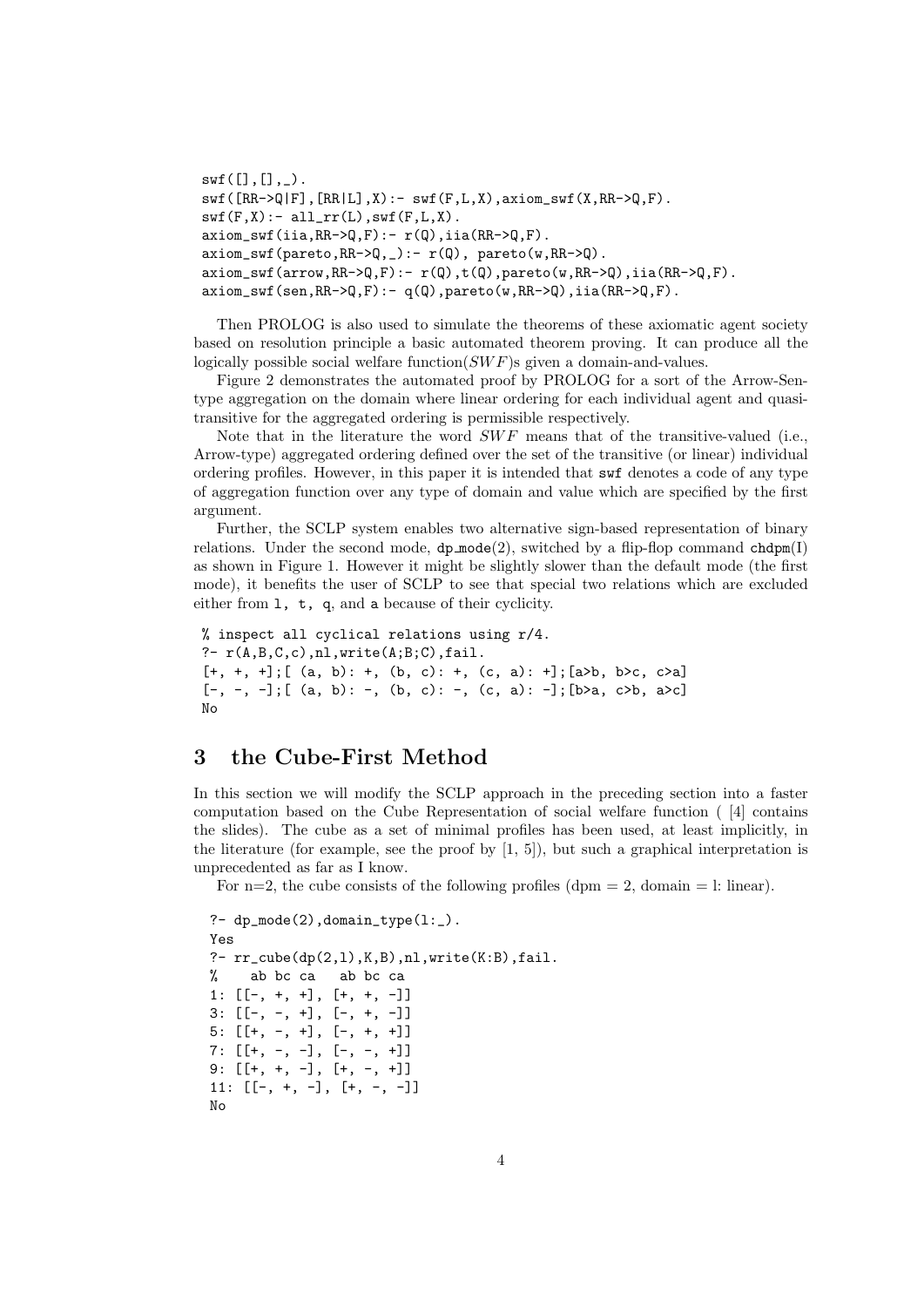```
?- model(A,B), display_domain.
current domain: CGITVZ
[base domain=l:linear]
A = states: [a, b, c]
B = \text{agents}: [1, 2]Yes
?- stopwatch((swf(F,sen),display_swf_t2(F),fail;true),T).
swf:row col |CGITYZ ab|-+-+-+ bc|+--++- ca|++--------------------------------------------------
[-, +, +]=C |CCCCCC -|------ +|++++++ +|++++++
[+, -, +]=G |GGGGGG +|++++++ -|------ +|++++++
[-, -, +]=I |IIIIII -|------ -|------ +|++++++
[+, +, -]=T |TTTTTT +|++++++ +|++++++ -|------
[-, +, -] = V |VVVVVV -|------ +|++++++ -|------
[+, -, -]=Z |ZZZZZZ +|++++++ -|------ -|------
swf:row col |CGITVZ ab|-+-+-+ bc|+--++- ca|+++---
--------------------------------------------------
[-, +, +] = C | CEFKLO - | -0 - 0 - 0 + | +00 + 0 + | +++000[+, -, +] = G | EGHMOQ + | 0+0+0+ - | 0--00- + | + + + + 000
[-, -, +] = I | FHIOPR - |-0-0-0 - |0--00- + |+++000[+, +, -] = T |KMOTUW + | 0+0+0+ + | +00++0 - | 000---
[-, +, -]=V |LOPUVX -|-0-0-0 +|+00++0 -|000---[-, -, -] = Z | 0QRWXZ + | 0+0+0+ - | 0--00- - | 000---
swf:row col |CGITVZ ab|-+-+-+ bc|+--++- ca|+++---
--------------------------------------------------
[-, +, +] = C | CGITVZ - | -+-+-+ + | +--++- + | ++++---<br>[+, -, +] = G | CGITVZ + | -+-+-+ - | +--++- + | +++---
             |CGITVZ + | - + - + - + - | + - - + + - + | + + + - - -[-, -, +]=I |CGITYZ - ]-+-+-+ -|+--++- +|+++---
[-+, +, -] = T | CGITVZ + | -+-+-+ + | +--++- -| +++---
[-, +, -]=V | CGITVZ - | -+-+-+ + | +--++- - | +++---
[-, -, -] = Z | CGITVZ + | -+-+-+ - | +--++- - | +++---
% time elapsed (sec): 1.172
F = \_G157T = 1.172Yes
?-
```
Figure 2: Two-agent, three-alternatives, and quasi-transitive-valued aggregated rule (the oligarchy theorem). The above figure shows that PROLOG system has proved that two dictatorial rules, one oligarchical rule, and no other rules can be generated. Each rule has been displayed as a cross table of two agents' orderings, augmented with its binary decomposed sign-patterns for the three directed pairs, (a, b), (b, c), and (c, a). This experimentation used the Cube-First Method. If the original version is used instead, it will take around 4 or 5 seconds.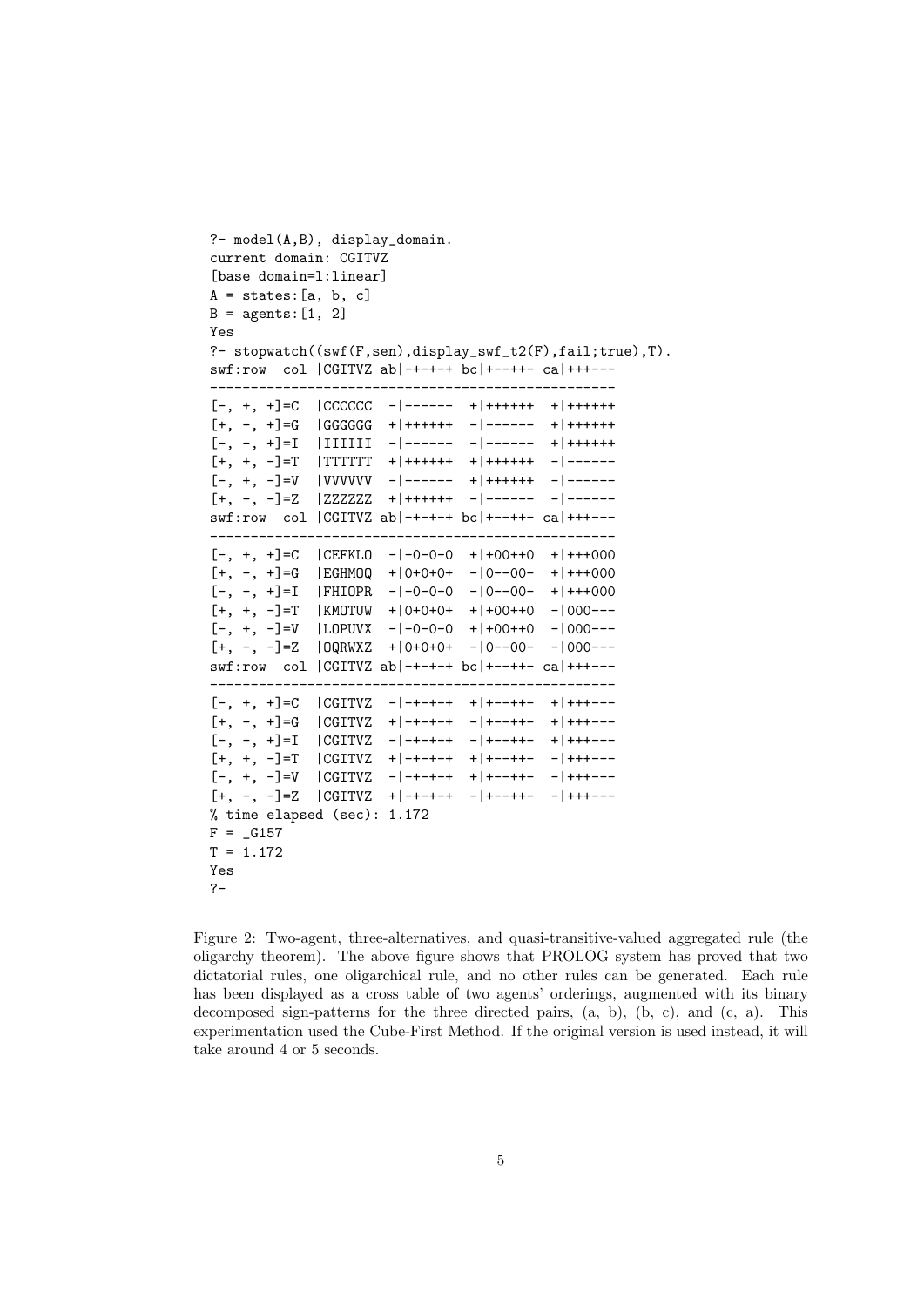These profiles corresponds to the six of eight vertices of the cube. They can be depicted as six positions of a ball in the cube [4], where three faces of it perpendicular to X-Y-Z axis, and intersecting at the all-' $+$ ' vertex. The ball position projected on each face represents the decomposed binary relation profiles for the ternary pairs the above mentioned. Two special diagonal vertices, all-'+'s and all-'−'s, have to be excluded from the cube because these are cyclical profiles not allowed in either type of domain.

Note that each profile (i.e., vertex) in the cube agrees its adjacent profiles on only one pair. It can also be observed that those profiles are generated by reversing the sign for a pair. The even numbering is preserved for their intermediate positions which will be explained below.

With this cube representation we can see the decisiveness for each pair of alternatives, which is implied by IIA and Pareto conditions, is propagating along the adjacent vertices. And it can be considered that this is possible because of the social welfare function constrained by these conditions for three (or more) individuals is one-dimensional essentially as proved by Arrow.

Computationally, this is done simply by realignment of profiles so as to move the cube profiles into the last position. Let us call this alternative is the Cube-First Method (CFM), where  $allrr/1$  is modified with  $allrr$  cube/1 as follows:

```
all\_rr(A):= all\_rr\_cube(C), findall(D, rr(D), E),
  subtract(E, C, F), append(F, C, A).
all_rr_cube(C):- domain_type(Y:_), dp_mode(I),
   setof(K:X,rr\_cube(dp(I,Y),K,X),L), findall(X,member(_:X,L),C).
```
This realignment of profiles can reduce the cost of checking IIA condition. In fact, it is sufficient and minimal in the sense below.

Proposition 1 For linear two-(or three-)agent domain, the cube profiles are sufficient to derive the dictatorial result of the  $SWF$ . It is also minimal in that any proper subset of it cannot derive that result.

When n is greater than two, by replacing the agent positions, the cube profiles can be extended to a set of  $(n - 1)$ -agent subgroup unanimity profiles, which is the above twoagent cube profiles if the unanimous components of it are reduced. This extended cube representation called the Hyper Plane Cube. The difference set is as follows.

```
?- hyper_plane_cube(C),member(B,C),\+ rr_cube(dp(2,1),K,B),
nl,write(B),fail.
[ [ +, +, -], [ -, +, + ] ][[-, +, -], [-, -, +]][[-, +, +], [+, -, +]][[-, -, +], [+, -, -]][ [ +, -, +], [ +, +, - ] ][ [ +, -, - ] , [ -, +, - ] ]No
```
As for the transitive ordering domain, the intermediate positions are required in addition to them (see [4]). The following query shows the zero profile of total indifference, two adjacent vertices of the cube numbered 1 and 3 with the intermediate profile, numbered 2, between them.

```
?- rr\_cube(dp(2,t),K,B), K<4, nl, write(K:X), fail.
0:[[0, 0, 0], [0, 0, 0]]
```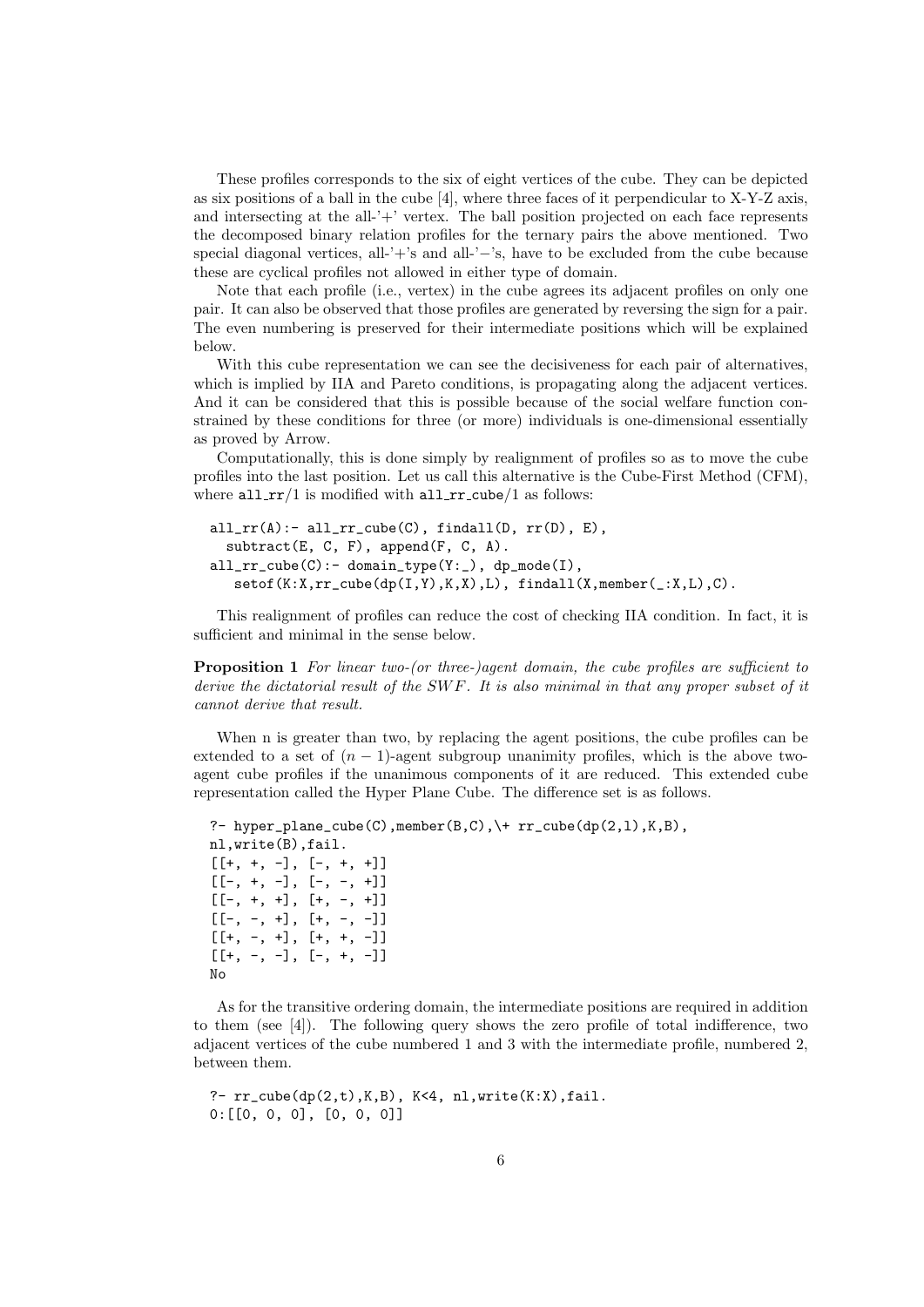| agents | alternatives | domain | value | conditions | resulting rule | (rough)<br>time    |
|--------|--------------|--------|-------|------------|----------------|--------------------|
| two    | three        |        |       | iia, p     | dictatorial    | $0.4 \text{ sec}$  |
| two    | three        |        | q     | iia, p     | oligarchical   | $1 \sec$           |
| two    | three        | t      | t     | iia, p     | dictatorial    | 8 sec              |
| two    | three        | t      | q     | iia, p     | oligarchical   | $12 \text{ sec}$   |
| three  | three        |        | ı     | iia, p     | dictatorial    | $18 \text{ sec}$   |
| three  | three        |        | q     | iia, p     | oligarchical   | $57 \text{ sec}$   |
| three  | three        | t      | t     | iia, p     | dictatorial    | $1650 \text{ sec}$ |
| three  | three        | t      | q     | iia, p     | oligarchical   | $4200 \text{ sec}$ |

Table 2: The time consumption to prove the Arrow-Sen-type results of ordering aggregation by using the Cube-First Method and dp mode(1).

 $1: [[-, +, +], [[+, +, -]]$  $2: [[-, 0, +], [0, +, -]]$  $3: [[-, -, +], [-, +, -]]$ No

**Proposition 2** For the transitive domain, it is needed to include the intermediate positions, in addition to those vertices for linear domain and the pair of total indifference relations in order to prove the similar result to Proposition 1.

Here again, the SCLP provides us automated proof instead of mathematical proof. Figure 3 shows the Arrow-type aggregation function confined for the cube profiles in the binary form (see Figure 3). And we consider that this proves the first half part of Proposition 2 (and 1). The minimality would be proved by the fact that the following query to fail.

```
?- all_rr_cube(C),nth0(K,C,B),subtract(C,[B],D),swf(H,D,arrow),
\+ (d_pair(XY),decompose_swf(XY,H,G),length(G,N),N<9).
No
```
The automated proof by PROLOG can be prominently accelerated by using the cube profiles at earlier steps in the recursion. See Table 2 for the statistics summary and compare it with Table 1. For example, as shown in Figure 4, three-agent linear ordering domain case the automated proof is demonstrated within less than 20 seconds, whereas the original version took near one hour as we seen in Table 1. However addition of the intermediate positions could not have a clear improvement with respect to the computation time. Therefore we will not use the intermediate positions as default, but reserve it as  $\text{cube\_mode}(4)$  and use it by chcube/1 if needed.

#### 4 Profile Sequence Formation

CFM in the preceding section apparently seems to be no more than an artificial realignment of the profile list. In this section, however, rather than cutting the cost of computing, we will focus on evolving process of such a list. In words, we will answer the following question experimentally: Is a sequence (optimal) for the list of profiles  $(allrr)$  over which the aggregation function defined, and the recursive computing works efficiently, can be evolved under some simple rules? More straightforwardly, is it possible to consider the CFM as the result of the following evolutive process?

**Definition 2** (Profile Sequence Formation). The Profile Sequence Formation (PSF) is an experimental method where each profile is considered as an virtual agent and their coalition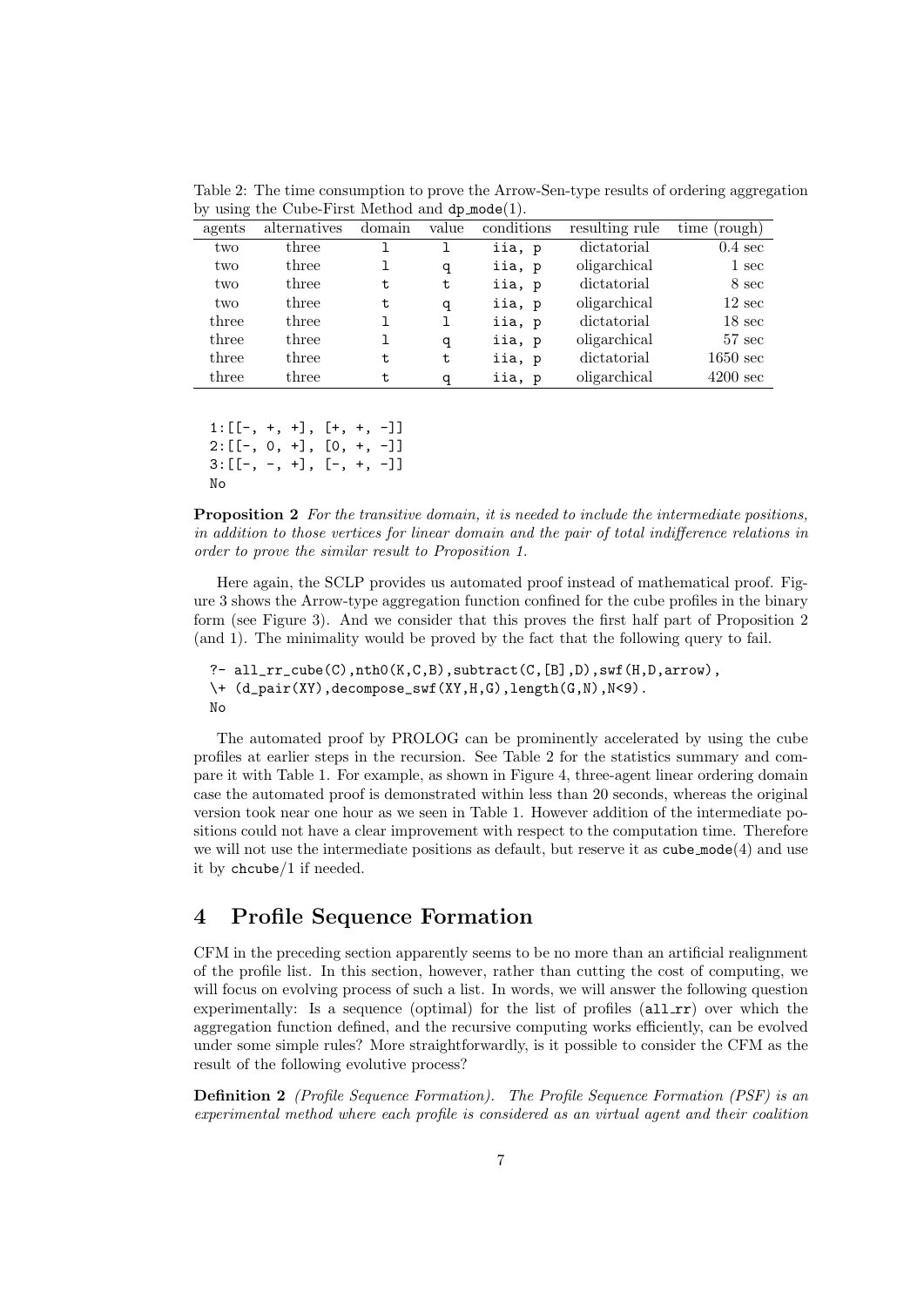```
?- model(A,B), display_domain, chcube(->4).
current domain: CFGHILOQTUVWZ
[base domain=t:transitive]
A = states: [a, b, c]B = \text{agents} : [1, 2]Yes
?- all_rr_cube(C), stopwatch((swf(F,C,arrow),display_swf_t6(F,s), fail
); true, Time), !,fail.
[0, 0] \rightarrow [ (a, b) : [0], (b, c) : [0], (c, a) : [0]][0, +]-[ (a, b):[0], (b, c):[0], (c, a):[0]][0, -]-\sum (a, b): [0], (b, c): [0], (c, a): [0]]
[+, 0] \rightarrow [ (a, b) : [+], (b, c) : [+], (c, a) : [+]][+, +] ->[ (a, b):[+], (b, c):[+], (c, a):[+]]
[+, -]-\sum (a, b): [+], (b, c): [+], (c, a): [+][-, 0] \rightarrow [ (a, b) : [-], (b, c) : [-], (c, a) : [-]][-, +]-[ (a, b):[-], (b, c):[-], (c, a):[-][-, -]-\{ (a, b): [-], (b, c): [-], (c, a): [-]\}---end of swf ---
[0, 0] \rightarrow [ (a, b) : [0], (b, c) : [0], (c, a) : [0]][0, +]-\sum (a, b):[+], (b, c):[+], (c, a):[+]][0, -]-\sum (a, b): [-], (b, c): [-], (c, a): [-][+, 0] \rightarrow [ (a, b) : [0], (b, c) : [0], (c, a) : [0]][+, +]->[ (a, b):[+] , (b, c):[+] , (c, a):[+][+, -]-\rangle [ (a, b): [-], (b, c): [-], (c, a): [-]][-, 0] \rightarrow [ (a, b) : [0], (b, c) : [0], (c, a) : [0]][-, +]-\{ (a, b): [+], (b, c): [+], (c, a): [+] \}[-, -]-\{ (a, b): [-], (b, c): [-], (c, a): [-]\}---end of swf ---
% time elapsed (sec): 0.516
No
```
Figure 3: The above PROLOG code provide an automated proof of that the cube profiles are sufficient to derive the dictatorial result of the Arrow-type  $SWF$  and it is minimal. In the above figure, the SCLP system proved that two dictatorial  $SWFs$  which is transitive and confined to the cube profiles for two-agent domain, shown in binary decomposed form.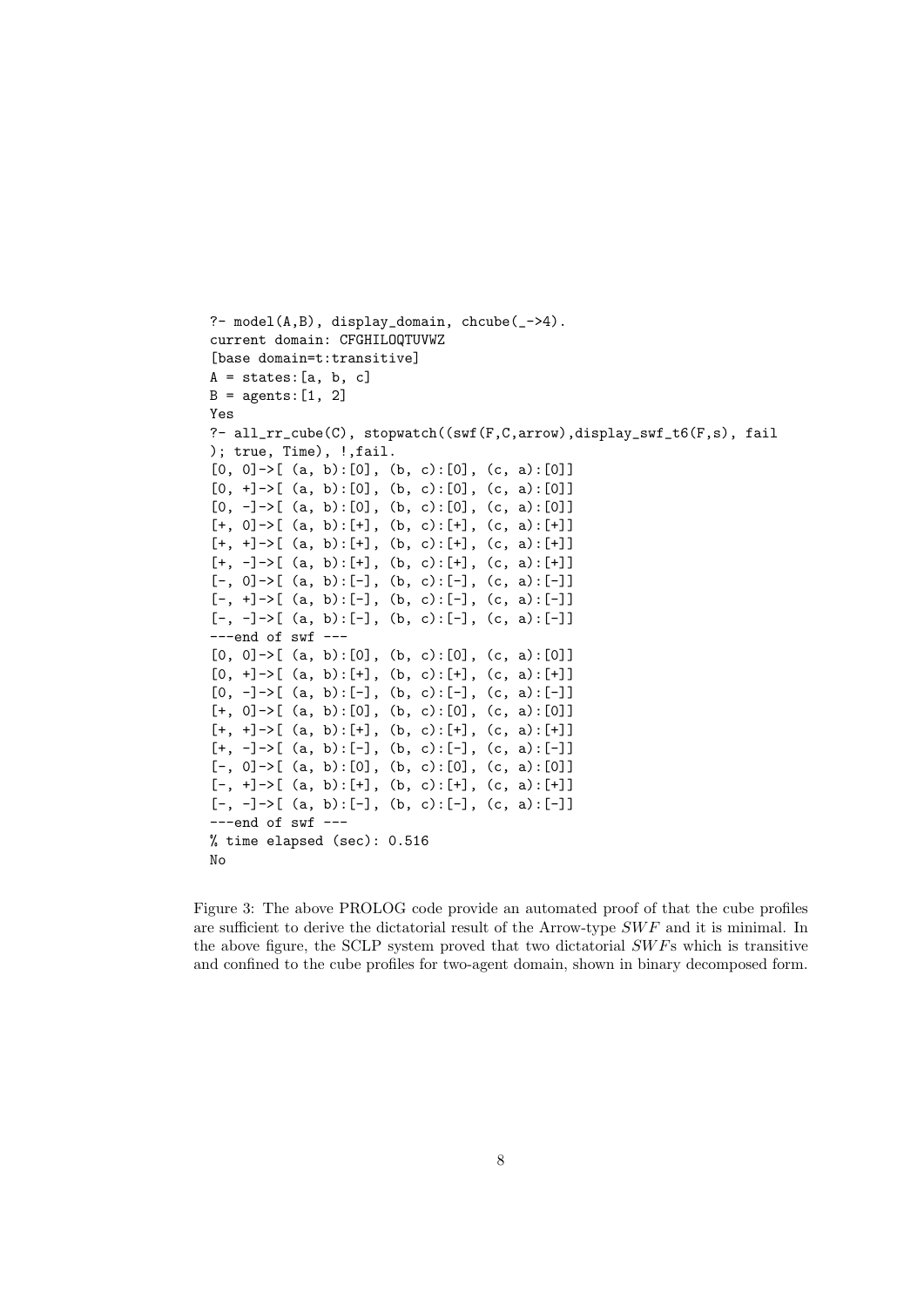```
?- make_n_agents(3).
Yes
?- model(A,B), display_domain.
current domain: CGITVZ
[base domain=l:linear]
A = states: [a, b, c]B = \text{agents}: [1, 2, 3]Yes
?- chcube(->1).
Yes
?- stopwatch((swf(F,arrow),display_swf_t6(F,s),fail;true),T).
[+, +, +] ->[ (a, b):[+], (a, c):[+], (b, c):[+]]
[+, +, -] ->[ (a, b) : [+], (a, c) : [+], (b, c) : [+][+, -, +] ->[ (a, b) : [+], (a, c) : [+], (b, c) : [+][+, -, -] \rightarrow [ (a, b) : [+], (a, c) : [+], (b, c) : [+][-, +, +]->[ (a, b):[-], (a, c):[-], (b, c):[-]]
[-, +, -] \rightarrow [ (a, b) : [-], (a, c) : [-], (b, c) : [-][-, -, +] \rightarrow [ (a, b) : [-], (a, c) : [-], (b, c) : [-][-, -, -] \rightarrow [ (a, b) : [-], (a, c) : [-], (b, c) : [-]]
---end of swf ---
[+, +, +]->[ (a, b) : [+], (a, c) : [+], (b, c) : [+][+, +, -] -> [ (a, b) : [+], (a, c) : [+], (b, c) : [+][+, -, +] ->[ (a, b) : [-], (a, c) : [-], (b, c) : [-][+, -, -] \rightarrow [ (a, b) : [-], (a, c) : [-], (b, c) : [-]]
[-, +, +] ->[ (a, b):[+], (a, c):[+], (b, c):[+]]
[-, +, -]-[ (a, b): [+], (a, c): [+], (b, c): [+]][-, -, +] \rightarrow [ (a, b) : [-], (a, c) : [-], (b, c) : [-][-, -, -] ->[ (a, b):[-], (a, c):[-], (b, c):[-]]
---end of swf ---
[+, +, +] ->[ (a, b) : [+], (a, c) : [+], (b, c) : [+][+, +, -] ->[ (a, b) : [-], (a, c) : [-], (b, c) : [-] ][+, -, +] \rightarrow [ (a, b) : [+], (a, c) : [+], (b, c) : [+][-, -, -] \rightarrow [ (a, b) : [-], (a, c) : [-], (b, c) : [-][-, +, +]->[ (a, b):[+], (a, c):[+], (b, c):[+]]
[-, +, -]-\Sigma (a, b): [-], (a, c): [-], (b, c): [-]]
[-, -, +] \rightarrow [ (a, b) : [+], (a, c) : [+], (b, c) : [+][-, -, -] \rightarrow [ (a, b) : [-], (a, c) : [-], (b, c) : [-]]
---end of swf ---
% time elapsed (sec): 18.484
F = _G16T = 18.484Yes
```
Figure 4: Automated proof of the three-agent social welfare function using recursion with the cube-first profile sequence. The left-hand side of an arrow represents the binary pattern of the profiles and the right-hand side the  $SWF$  values on each pair.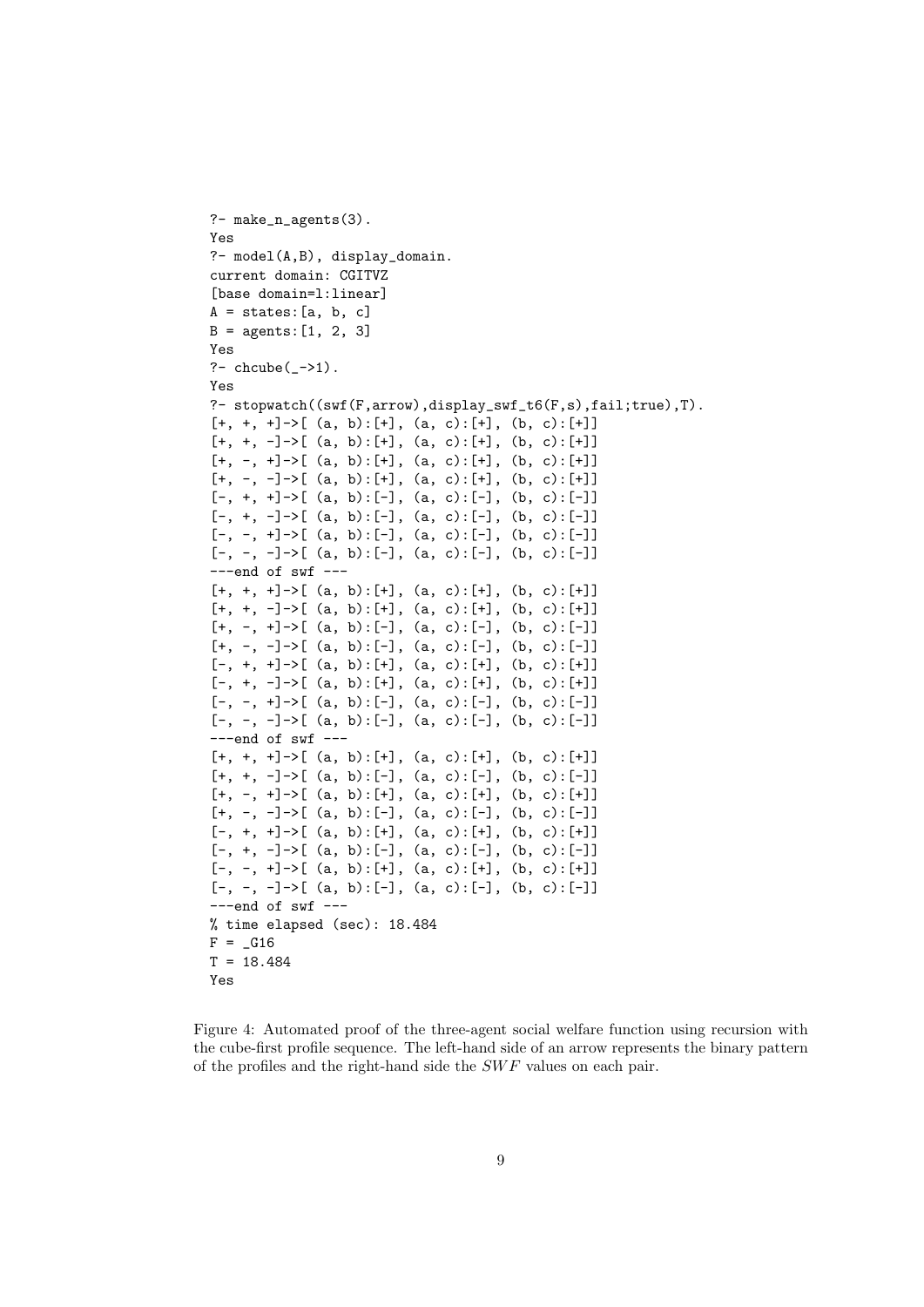Table 3: Distribution of the degree of self-(in)decisiveness (sdd) values for each domain.

| l: linear |    |     | $n=2$ $n=3$ t: transitive $n=2$ $n=3$ |     |      |
|-----------|----|-----|---------------------------------------|-----|------|
| sd(1)     |    |     | sd(1)                                 |     |      |
| sd(2)     | 12 | 36  | sd(3)                                 | 42  | 150  |
| sd(3)     | 12 | 72  | sd(5)                                 | 48  | 432  |
| sd(6)     | 6  | 102 | sd(13)                                | 73  | 1609 |
| total:    | 36 | 216 | total:                                | 169 | 2197 |

?-  $sdd(P,K)$ ,  $sdd(Q,L)$ ,  $pairwise_sdd(P,Q,J)$ ,  $K>J$ ,  $L>J$ , nl,write(P:K;Q:L->J),fail.  $\begin{bmatrix} 1 & 1 \\ -1 & 1 \end{bmatrix}$   $\begin{bmatrix} 1 & 1 \\ -1 & 1 \end{bmatrix}$ :3; $\begin{bmatrix} 1 & 2 \\ 1 & 2 \end{bmatrix}$   $\begin{bmatrix} 1 & 2 \\ 1 & 1 \end{bmatrix}$   $\begin{bmatrix} 1 & 2 \\ 2 & 1 \end{bmatrix}$ 

| LL+, −, +」, L−, +, +」」:3;LL+, −, −」, L−, +, −」」:3−>2                         |
|------------------------------------------------------------------------------|
| $[ [+, +, -], [-, +, +]]:3; [[+, -, -], [-, -, +]]:3->2$                     |
| $[[-, +, +], [+, -, +]]:3; [[-, +, -], [+, -, -]]:3\rightarrow2$             |
| $[ [+, +, -], [ +, -, +] ]:3; [[ -, +, -], [ -, -, +]]:3->2$                 |
| $[[-, +, -], [-, -, +]]:3; [[+, +, -], [+, -, +]]:3->2$                      |
| [[+, -, -], [-, -, +]]:3;[[+, +, -], [-, +, +]]:3->2                         |
| [[-, +, +], [+, +, -]]:3;[[-, -, +], [+, -, -]]:3->2                         |
| [[+, -, +], [+, +, -]]:3;[[-, -, +], [-, +, -]]:3->2                         |
| [[-, -, +], [-, +, -]]:3;[[+, -, +], [+, +, -]]:3->2                         |
| $[[+, -, -], [-, +, -]]:3; [[+, -, +], [-, +, +]]:3-\geq 2$                  |
| $[[-, -, +], [+, -, -]]:3; [[-, +, +], [+, +, -]]:3\text{->2}$               |
| $[[-, +, -], [+, -, -]]:3; [[-, +, +], [+, -, +]]:3\rightarrow2$             |
| Νo                                                                           |
| ?- $sdd(P,K)$ , $sdd(Q,L)$ , $pairwise_sdd(P,Q,J)$ , $J=1$ , $K>1$ , $L>1$ . |
| No                                                                           |

Figure 5: Automated proof of the Proposition 3.

formation (i.e., the clustering of patially defined  $SWFs$ ) based on decisiveness-strengthen connection is simulated.

For each subset of profiles, the possible patterns of value-assignment, or equally the number of branching, in the partial aggregation function confined to these profiles is called the *degree of self-(in)decisiveness*. Let  $sdd(P)$  denotes the degree of self-decisiveness for a coalition, a subset of profiles, P. And the coalition consists of all profiles P such that  $sdd(P) = K$  is denoted by  $sd(K), K = 1, 2, ...,$  which are experimentaly verified (see Table 3). For example, for every member  $P$  of  $sd(1)$ ,  $P$  has a sdd value 1, namely there is no room for choice. If P has a sdd value 2, bifurcation is possible.

A coalition of those profiles may be considered mutually beneficial, or reciprocal if you will, if both the participants simultaneously can reduce  $sd(P)$ . Actually, there are a very limited number of such two-element reciprocal coalitions.

**Proposition 3** There are only pairs of  $sd(3)$  profiles for the linear domain, and of  $sd(5)$ profiles for the transitive domain, which can reciprocally reduce their indecisiveness.

Figure 5 shows a small experimentation which proves the above proposition for the two-agent linear domain under  $dp$  mode $(2)$ .

The following proposition is the cololary of Proposition 1 and Proposition 2.

**Proposition 4** The  $sd(3)$  profiles, and the  $sd(5)$  profiles, is sufficient to prove the Arrowtype dictatorial result in the binary decomposed form of the aggregation for linear domain,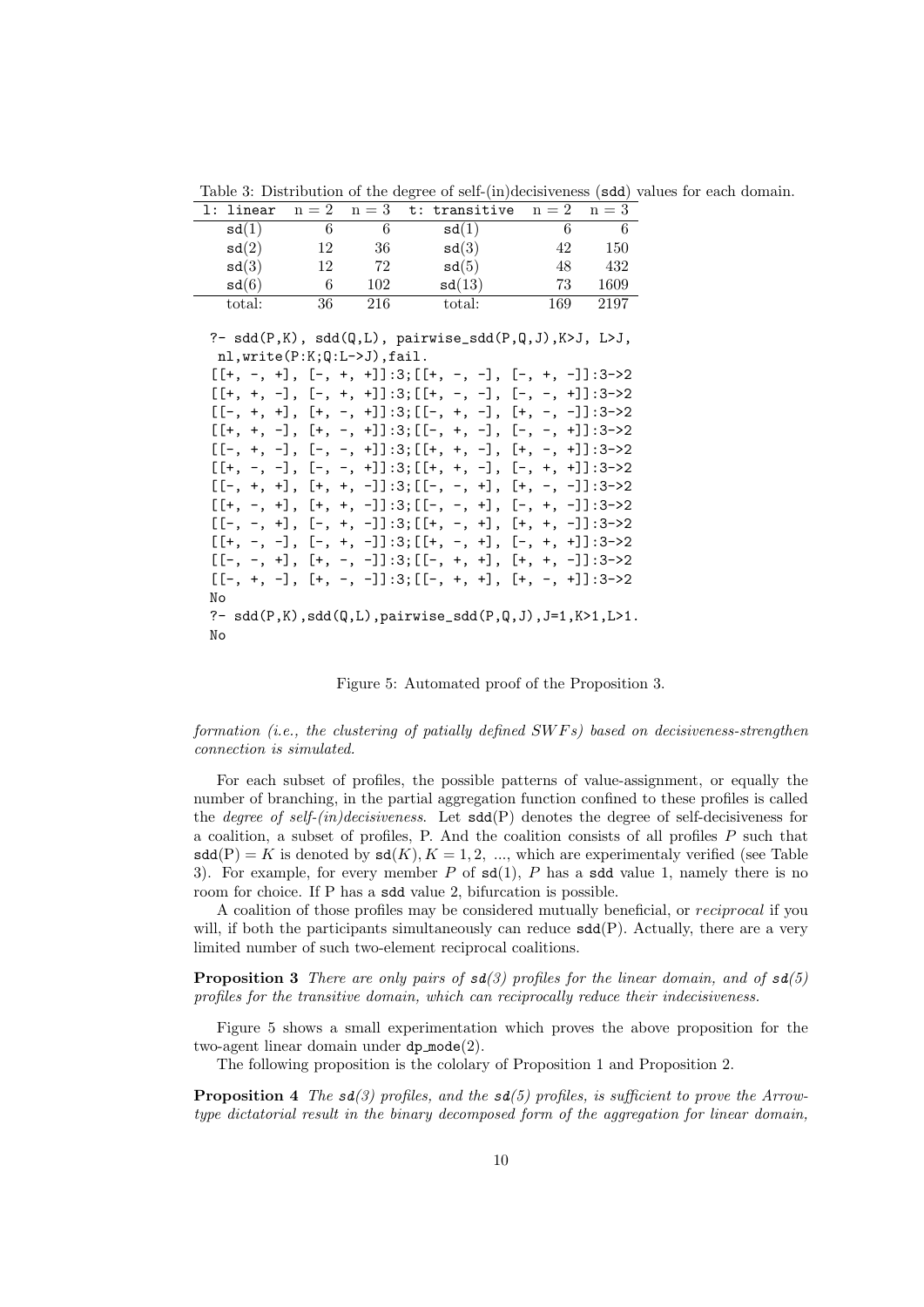and for transitive domain, respectively.

Next, we will define the PSF procedures. These procedures also simulate the cubefirst acceleration method partially. In fact, in the early step of the PSF selects a pair of vertices, i.e., a single-pair-agreed profiles in the cube accompanied with another vertex in its complementary (virtual) cube. The outline of the common procedure are as follows:

**Procedure 1** (PSF-Base). Based on the above reciprocal pairs, remaining profiles are sequentially connected to one of the previous coalitions and grown up (or merged) to a complete (or maximal) list of profiles.

Two types of the additional PSF procedure have been experimented according to the SCLP approach.

**Procedure 2** (PSF-FER). In the first procedure takes a surefooted fork. First, merge two disjoint pairs (or coalitions). Repeat this until there is no disjoint partnership. Then a sort of Satisficing criteria a la Herb Simon, which governs evolving the set of profiles and the partial  $SWF$  defined over them, is adopted. That is, at first the reservation level  $sdd$  value starts from 1 and gradually increase to select a newcomer at the first contact. We call this the First Encounter Rule (FER).

**Procedure 3** (PSF-MCR). The second procedure goes more greedy. While being similar to the FER it starts from the reciprocal pairs as the evolutive bases, it departs from the FER and grows up faster under the Merge and Clustering Rule (MCR). That is to repeat merge process consistently for a pair of parties such that they have non empty intersection for the partial  $SWF$  without any contradictory assignment of the  $SWF$  values.

The computational counterpart for the PSF-Base, PSF-FER, PSF-MCR is psf base, psf fer, and psf mcr respectively.

As already mentioned, the time improvement is unclear compared to using the CFM profiles, our concern might be focused on the measurement of how these profile sequence evolve and are differ from the one which CFM computes.

For example, a PSF-FER experiment of the n=2, transitive domain has been evoled up to 169 rofiles at last. And this process is a survival. The resulting profile list can produce (complete) dictatorial SWFs in about 12 seconds. For n=3, linear domain, this PSF-FER brought about similar process and stopped in 216 steps remains a single complete profile list. It takes about 7 seconds to prove the theorem.

As for PSF-MCR, evolution is not complete and many clusters remain during the experimentation. For  $n=2$ , transitive domain, starting from the 13 clusters of  $sd(5)$  members with each partner, two steps to merge these clusters. The first merge step produces 13 new clusters consist of twelve 22-profile and one 8-profile. The result second merge step is diversed from the min  $=22$  to max $=102$ , however the total number of clusters is same as the previous step.

Table 4 summarizes the experimental results on the correlation coefficients across these procedures. The sequence of numbers in the PSF-FER profile list is negatively coorelated (coefficient  $-0.5$  -  $-0.6$ ) with the naive all  $rr$ , and has no correlation (almost 0 coefficient) with the list of the CFM. The performance distribution of the resulting clusters of the PSF-MCR profile list, for n=3, transitive domain, which appropriately expanded into the complete SWF domain, are almost same as the other PSF procedures and the CFM, but the premature list is often better than the last products about one second. The sequence of numbers in the PSF-MCR profile list has almost no correlation with the CFM, and has weak negative coorelation (coefficient -0.25) with the naive all\_rr.